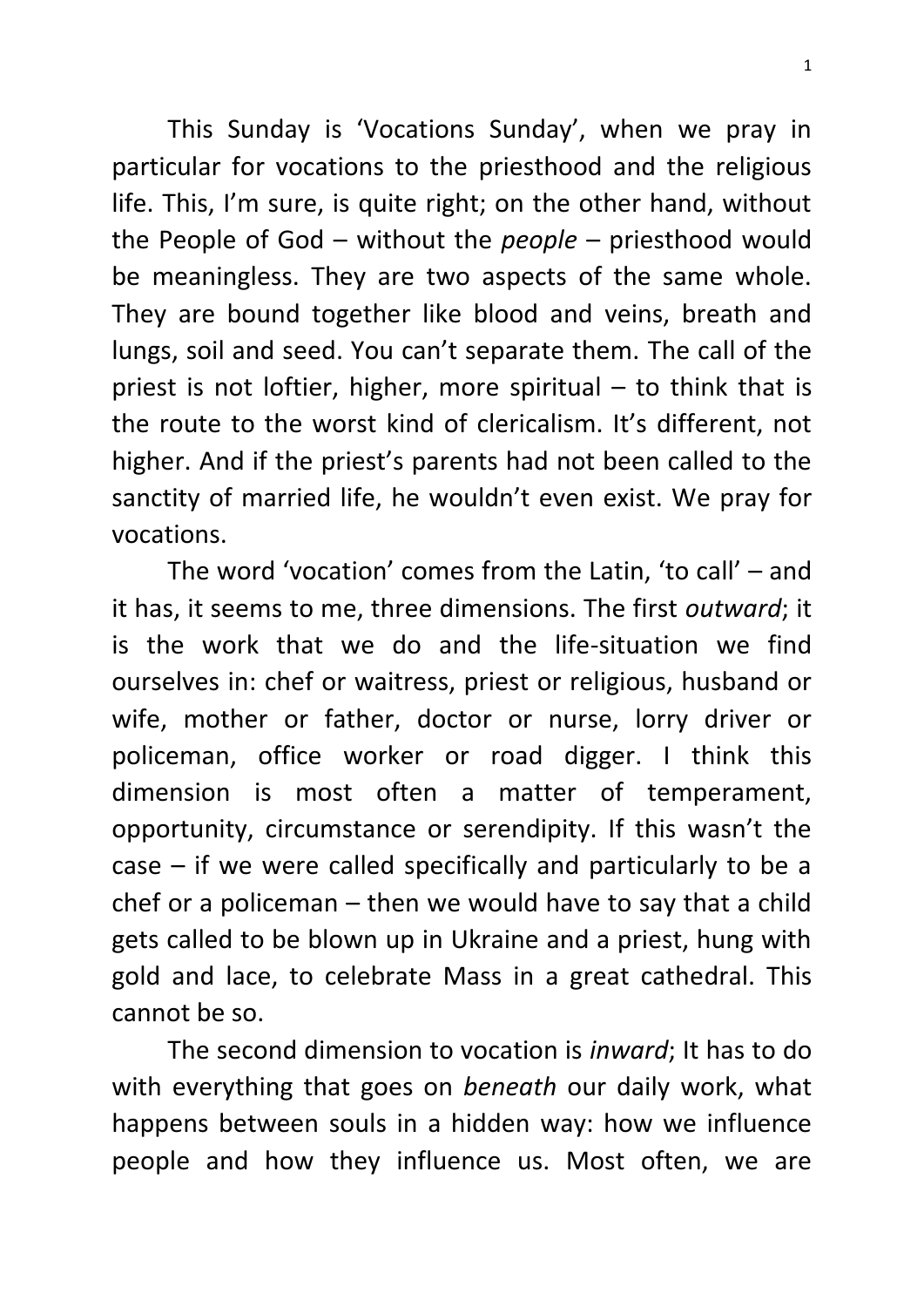unaware of it. It is the good that we do without realizing or knowing it. It is the encounter, the exchange, the meetings between persons that God arranges for his own purposes. St John Henry Newman expressed this dimension perfectly in his prayer: 'God Has Created Me For Some Definite Purpose' – and it goes like this.

God knows me and calls me by my name.… God has created me to do Him some definite service; He has committed some work to me which He has not committed to another. I have my mission—I never may know it in this life, but I shall be told it in the next.

Somehow I am necessary for His purposes…

I have a part in this great work;

I am a link in a chain, a bond of connection between persons.

He has not created me for naught. I shall do good, I shall do His work;

I shall be an angel of peace, a preacher of truth

in my own place, while not intending it,

if I do but keep His commandments

and serve Him in my calling.

Therefore I will trust Him. Whatever, wherever I am, I can never be thrown away. If I am in sickness, my sickness may serve Him;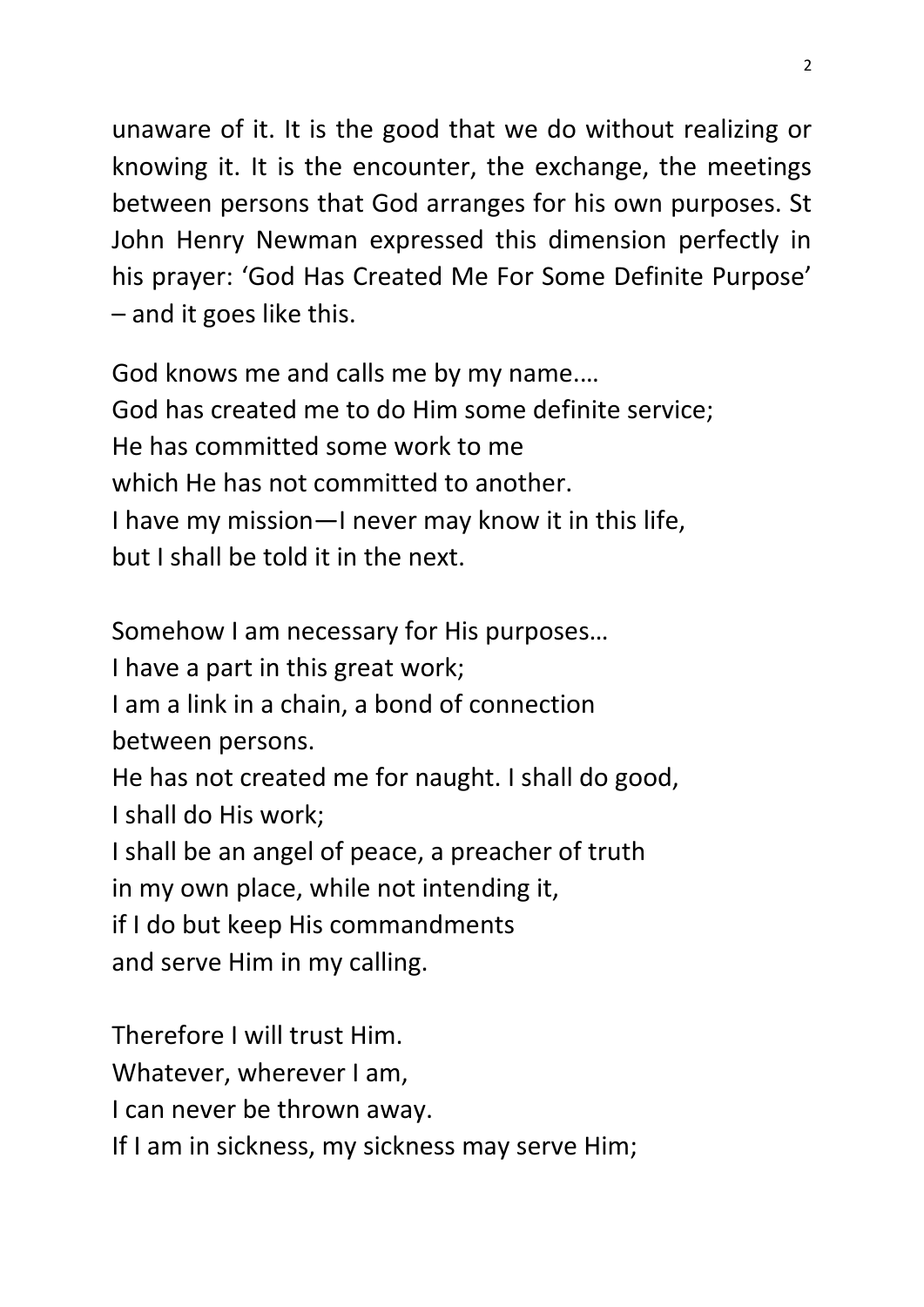In perplexity, my perplexity may serve Him; If I am in sorrow, my sorrow may serve Him. My sickness, or perplexity, or sorrow may be necessary causes of some great end, which is quite beyond us. He does nothing in vain; He may prolong my life, He may shorten it; He knows what He is about. He may take away my friends, He may throw me among strangers, He may make me feel desolate, make my spirits sink, hide the future from me still He knows what He is about.… Let me be Thy blind instrument. I ask not to see— I ask not to know—I ask simply to be used.

The third dimension to vocation is spiritual, metaphysical, universal. It is the call to eternal joy with God, whatever the circumstances of our lives. Every life is a reflection, a mirror-image of that call; it is God's intention that each and every creature should be united with him in a union of everlasting love. I say every *creature*, because Eucharistic Prayer IV of the Mass says exactly that: "Then, in your kingdom, freed from the corruption of sin and death, we shall sing your glory with every *creature* through Christ our Lord…" To teach that creatures other than ourselves cannot share in that love is depressingly short-sighted. As far as